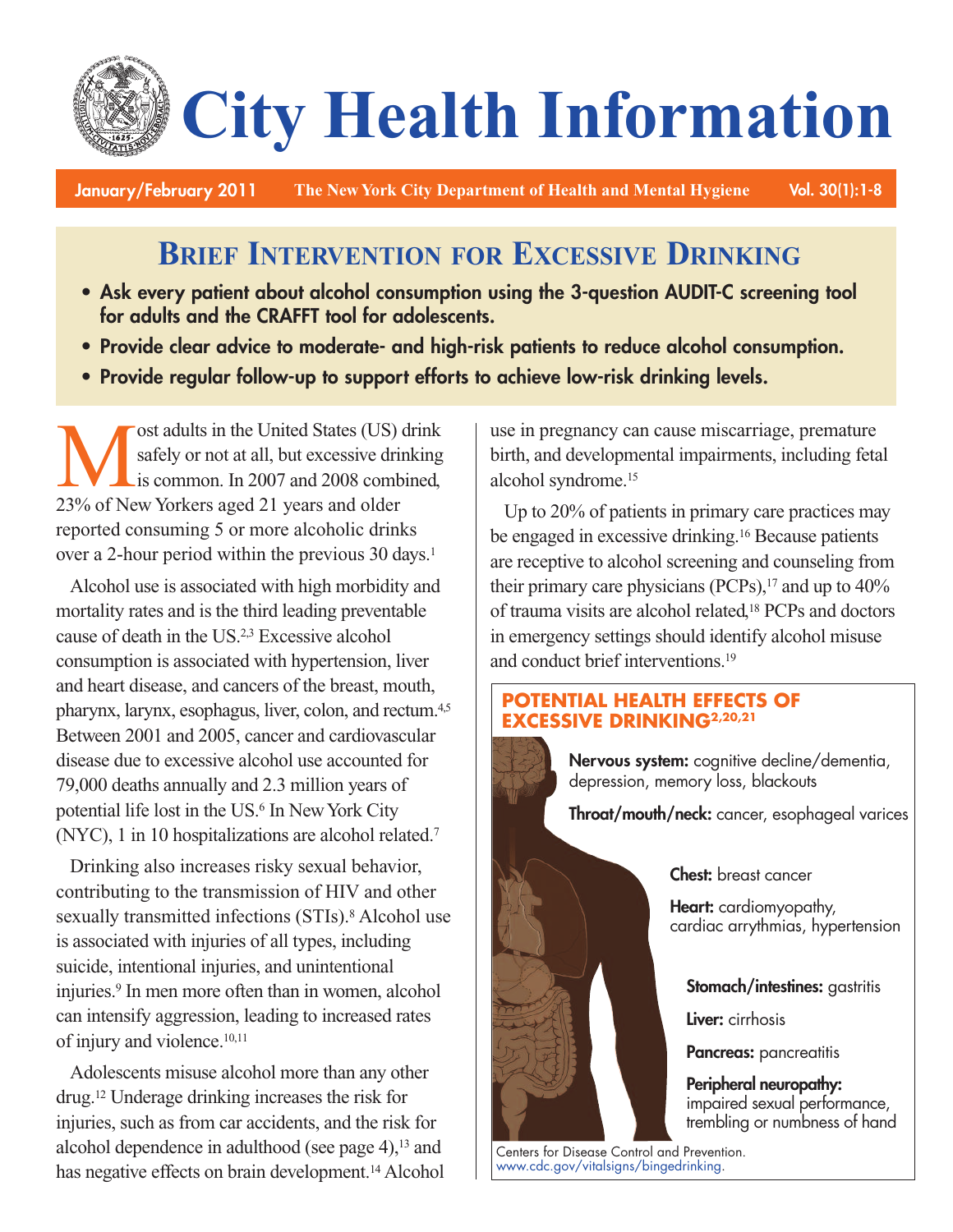# **AN EVIDENCE-BASED TECHNIQUE**

Screening and brief intervention involves simple steps to identify harmful drinking patterns and prompt the patient to reduce alcohol consumption. <sup>22</sup> This approach is effective in decreasing the frequency of binge episodes (usually defined as 5 or more drinks for men or 4 or more drinks for women within a 2-hour period) and the number of drinks consumed per week. <sup>9</sup> An average of more than 2 drinks per day for men or an average of more than 1 drink per day for women within the previous 30 days is considered heavy drinking. <sup>2</sup> Screening and brief intervention has been used successfully in primary care, emergency departments, trauma centers, and psychiatric settings. 22-24

Screening and brief intervention can reduce alcohol-related hospital readmissions by as much as  $48\%$ <sup>25</sup>

# **CONDUCTING SCREENING AND BRIEF INTERVENTIONS**

Follow a **screen-assess-intervene** model when conducting brief interventions.

#### **Screen**

The AUDIT is the best tool available to primary care providers for identifying excessive drinking in adults.<sup>26</sup> Ask all adult patients about alcohol using the 3-question Alcohol Use Disorders Identification Test-Consumption (AUDIT-C) (**Table 1**). <sup>27</sup> Administer the remaining 7 questions on the full AUDIT if the score is 4 or higher for men or 3 or higher for women. 28

People are often reluctant to disclose their alcohol consumption patterns. For the best results, ask the questions using a nonjudgmental tone. 26,29

#### **Assess**

For patients at moderate (score of 8 to 15 on the AUDIT) to high risk (16 or higher on the AUDIT) for excessive drinking<sup>19,26</sup>:

- Consider performing a blood test for elevated gammaglutamyl transpeptidase (GGTP) or other liver enzymes, and elevated mean corpuscular volume (MCV).
- Assess for medical problems that may be associated with excessive alcohol use, such as blackouts, depression, hypertension, trauma, gastritis, pancreatitis, liver dysfunction, sexual problems, and sleep disorders.
- Ask about behavioral problems at work or school, with family members at home, and/or in other social settings.
- Ask whether the patient has been involved in any trips, falls, tool-related injuries, household mishaps, or injuries involving motor vehicles or other heavy equipment.
- ◆ Try to determine whether alcohol might have been involved in any of these problems or incidents.
- Ask about physical dependence and possible withdrawal symptoms.

#### **Intervene**

Give patients at low risk (AUDIT score 0-7) educational messages about alcohol use. Safe drinking levels are no more than 1 drink per day for women and 2 drinks per day for men. Patients should also refrain from drinking at least 2 days per week and should never use alcohol when operating a vehicle or machinery, if there is a contraindicated condition or medication, or if the patient is pregnant or considering pregnancy.<sup>29</sup>

 For patients with an AUDIT score between 8 and 15, offer simple advice in addition to education. For example,

*Your responses to the questionnaire indicate that you fall into the -risk category for alcohol use. Your level moderate drinking presents risks to your health and possibly other ofaspects of your life. It is important for you to cut down on your drinking or stop entirely for a while. Many people find it possible to make changes in their drinking. Are you willing to try?*

For patients with an AUDIT score between 16 and 19, provide clear, personalized advice to stimulate discussion and encourage patients to reduce harmful drinking patterns. Link statements to a specific condition, for example,

*Your blood pressure is high and your abdominal pain may be caused by gastritis or an ulcer. Excessive drinking is often associated with these conditions. In my opinion, it could take at least 6 weeks for your stomach to heal without further irritation caused by drinking. What would you like to do?*

# **WHAT IS ONE DRINK?**

Each of the following contains about 0.6 fluid oz (14 g) of pure alcohol and is considered one drink:

| Beer or wine cooler               | 12-oz glass,<br>bottle, or can  |
|-----------------------------------|---------------------------------|
| Malt liquor                       | 8.5-oz glass,<br>bottle, or can |
| Table wine                        | 5-oz glass                      |
| Fortified wine (eg, port, sherry) | 3.5-oz glass                    |
| Cordial, liqueur, or aperitif     | 2.5-oz glass                    |
| Distilled spirits, brandy         | $1.5$ -oz shot                  |

Adapted from National Institute on Alcohol Abuse and Alcoholism. *Helping Patients Who Drink Too Much: A Clinician's Guide*. [http://pubs.niaaa.nih.gov/](http://pubs.niaaa.nih.gov/publications/Practitioner/CliniciansGuide2005/guide.pdf) [publications/Practitioner/CliniciansGuide2005/guide.pdf.](http://pubs.niaaa.nih.gov/publications/Practitioner/CliniciansGuide2005/guide.pdf)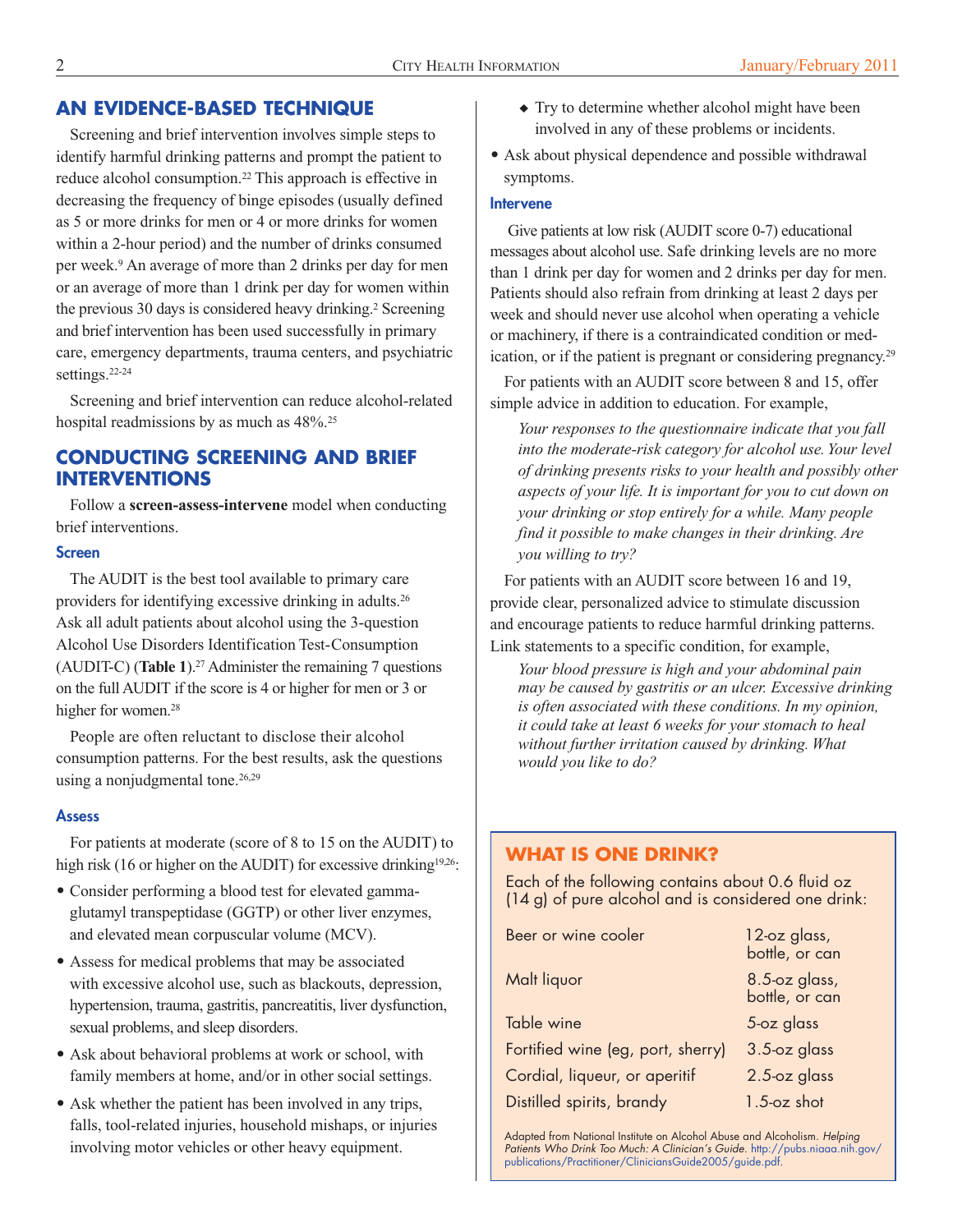# **TABLE 1. ALCOHOL USE DISORDERS IDENTIFICATION TEST (AUDIT)— INTERVIEW VERSION WITH AUDIT-C MODIFICATION26,28**

Begin the AUDIT by saying, "Now I am going to ask you some questions about your use of alcoholic beverages during this past year." Code answers in terms of "standard drinks." Place the correct answer number in the box at the right. Ask all adult patients the first 3 questions, which is the AUDIT-C. If necessary, ask the other 7 questions of the full AUDIT.

| 1. How often do you have a drink containing alcohol?<br>(0) Never [Skip to Qs 9-10]<br>(1) Monthly or less<br>(2) 2 to 4 times a month<br>(3) 2 to 3 times a week<br>(4) 4 or more times a week<br>2. How many drinks containing alcohol do you have on a<br>typical day when you are drinking?                   | 6. How often during the last year have you needed a first<br>drink in the morning to get yourself going after a heavy<br>drinking session?<br>(0) Never<br>(1) Less than monthly<br>(2) Monthly<br>(3) Weekly<br>(4) Daily or almost daily |
|-------------------------------------------------------------------------------------------------------------------------------------------------------------------------------------------------------------------------------------------------------------------------------------------------------------------|--------------------------------------------------------------------------------------------------------------------------------------------------------------------------------------------------------------------------------------------|
| $(0)$ 1 or 2<br>$(1)$ 3 or 4<br>$(2)$ 5 or 6<br>$(3)$ 7, 8, or 9<br>$(4)$ 10 or more<br>3. How often do you have six or more drinks on one occasion?                                                                                                                                                              | 7. How often during the last year have you had a feeling<br>of guilt or remorse after drinking?<br>(0) Never<br>(1) Less than monthly<br>(2) Monthly<br>(3) Weekly<br>(4) Daily or almost daily                                            |
| (0) Never<br>(1) Less than monthly<br>(2) Monthly<br>(3) Weekly<br>(4) Daily or almost daily<br>Add the scores for questions 1, 2, and 3.<br>If the subtotal equals 3 or more for women<br>or 4 or more for men, please ask questions<br>4-10. If men score less than 4 or women<br>score less than 3, STOP here. | 8. How often during the last year have you been unable to<br>remember what happened the night before because you<br>had been drinking?<br>(0) Never<br>(1) Less than monthly<br>(2) Monthly<br>(3) Weekly<br>(4) Daily or almost daily     |
| 4. How often during the last year have you found that you<br>were not able to stop drinking once you had started?<br>(0) Never<br>(1) Less than monthly<br>(2) Monthly<br>(3) Weekly                                                                                                                              | 9. Have you or someone else been injured as a result of<br>your drinking?<br>$(0)$ No<br>(2) Yes, but not in the last year<br>(4) Yes, during the last year<br>10. Has a relative or friend or a doctor or another health                  |
| (4) Daily or almost daily<br>5. How often during the last year have you failed to do what<br>was normally expected from you because of drinking?<br>(0) Never<br>(1) Less than monthly<br>(2) Monthly<br>(3) Weekly<br>(4) Daily or almost daily                                                                  | worker been concerned about your drinking or suggested<br>you cut down?<br>$(0)$ No<br>(2) Yes, but not in the last year<br>(4) Yes, during the last year                                                                                  |

| <b>Score</b><br>$0 - 7$<br>$8 - 15$<br>16-19 | <b>Intervention</b><br>Alcohol education<br>Simple advice<br>Simple advice plus brief counseling and continued monitoring | See page 2 for additional  |
|----------------------------------------------|---------------------------------------------------------------------------------------------------------------------------|----------------------------|
| 20-40                                        | Referral to specialist for diagnostic evaluation and treatment                                                            | guidance on interventions. |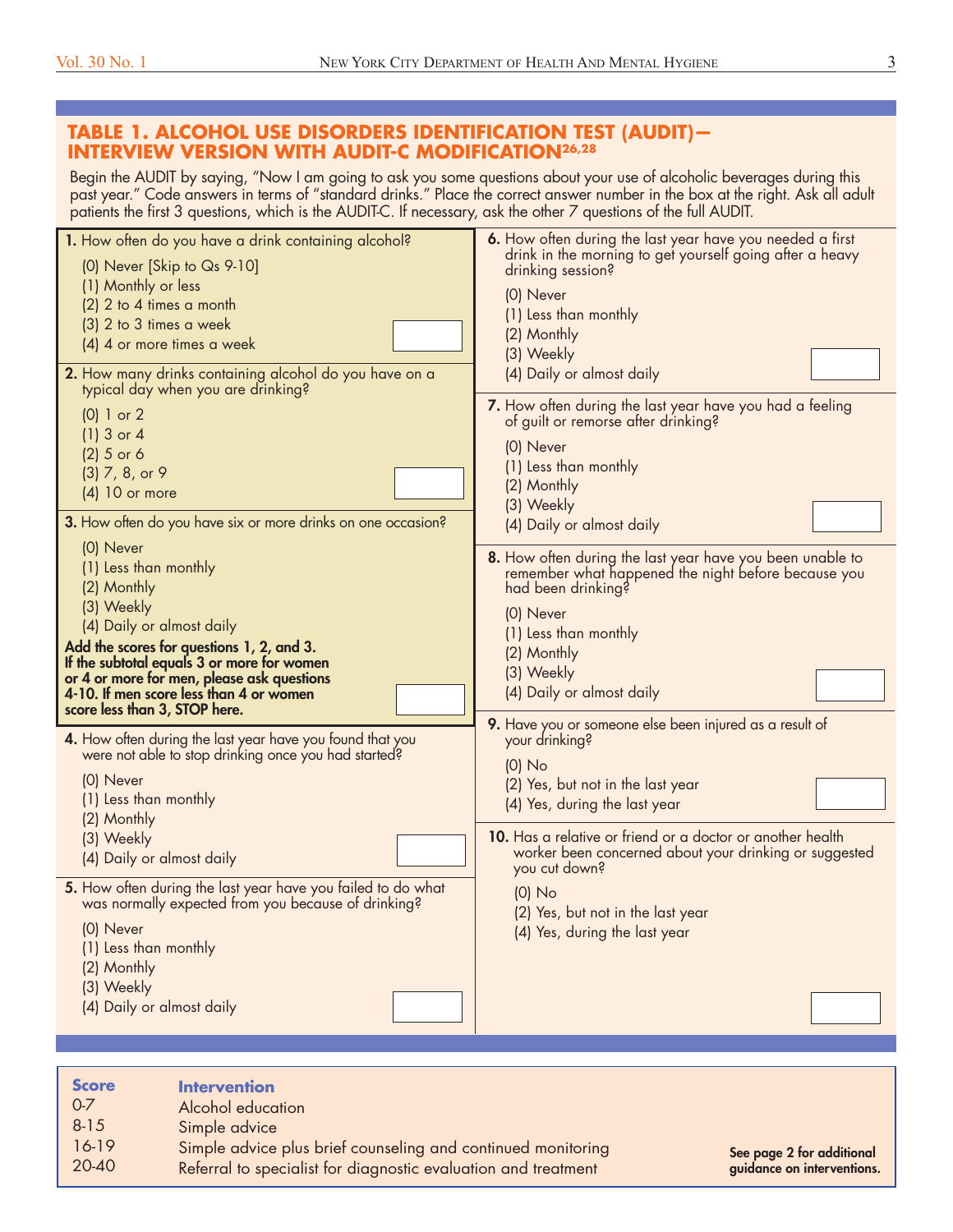High-risk patients require more time and engagement than moderate-risk patients. <sup>29</sup> Identify drinking triggers for these patients and set specific goals for reducing alcohol consumption:

*What triggers your urge to drink? If certain people or places make you drink even when you don't want to, try to avoid them. If certain activities, times of day, or feelings trigger the urge, plan what you'll do instead of drinking.* 19

*What do you think about just not bringing alcohol into your house? If it's not within easy reach, you're less likely to drink.*

*Can we set a specific date to reduce your alcohol use?*

*Could you cut back, beginning this week?*<sup>30</sup>

*How confident are you in your ability to cut back?*

Provide regular follow-up for both moderate- and high-risk patients<sup>29</sup> to support efforts to reduce or cease harmful drinking patterns. Follow-up visits can increase the effectiveness of brief interventions. Ask:

*Were you able to cut back on your alcohol use? Tell me about what's worked and what hasn't worked.*

Visits with or phone calls from other professionals may further reinforce brief interventions.<sup>30</sup>

Refer high-risk patients who score 20 or higher on the AUDIT for treatment. <sup>26</sup> (See **Resources** for treatment referral information and educational materials on conducting brief interventions.) The specialist may prescribe acamprosate (Campral ®), disulfiram (Antabuse®), injectable extendedrelease naltrexone (Vivitrol ®), or oral naltrexone (Depade®, Revia®).

# **SPECIAL POPULATIONS**

Certain populations should drink minimally or not at all.

#### **Adolescents**

In 2007-08, approximately 14% of NewYorkers aged 12 to



**FIGURE. AGE AT FIRST DRINK AND LIFETIME ALCOHOL DEPENDENCE13,a**

<sup>a</sup> For diagnostic criteria for alcohol abuse and dependence, see *Diagnostic and Statistical Manual of Mental Disorders*. 4th ed. Washington, DC: American Psychiatric Association; 1994.

20 years reported binge drinking—5 or more alcoholic drinks within a couple of hours—at least once in the past month.<sup>1</sup>

Studies suggest that chronic heavy drinking by adolescents into young adulthood can harm brain development, brain functioning, and neuropsychological performance. 14,31 Teens who start drinking at age 14 years or younger are 4 times more likely to develop alcohol dependence in their lifetime than those who delay alcohol use until age 20 or older (**Figure**). 13

Strongly advise that adolescent patients not drink alcohol.<sup>32</sup> Routinely screen youth for alcohol and drug use using the CRAFFT (**Table 2**), which is validated for adolescents.

Use brief interventions and make referrals if necessary<sup>32</sup> (**Resources**). When conducting brief interventions, make statements relevant to adolescents:

*Drinking can increase your risk of getting a sexually transmitted infection, including HIV, or getting seriously injured or killed. How would you feel about stopping for a while and then checking back with me to talk about how it's going?*

# **TABLE 2. CRAFFT SCREENING TOOL FOR ADOLESCENTS33,34**

- **C** Have you ever ridden in a CAR driven by someone (including yourself) who was "high" or had been using alcohol or drugs?
- **R** Do you ever use alcohol or drugs to RELAX, feel better about yourself, or fit in?
- **A** Do you ever use alcohol/drugs while you are by yourself or ALONE?
- **F** Do your FAMILY or FRIENDS ever tell you that you should cut down on your drinking or drug use?
- **F** Do you ever FORGET things you did while using alcohol or drugs?
- **T** Have you gotten into TROUBLE while you were using alcohol or drugs? A score of 2 or higher suggests a problem, abuse, or dependence. 32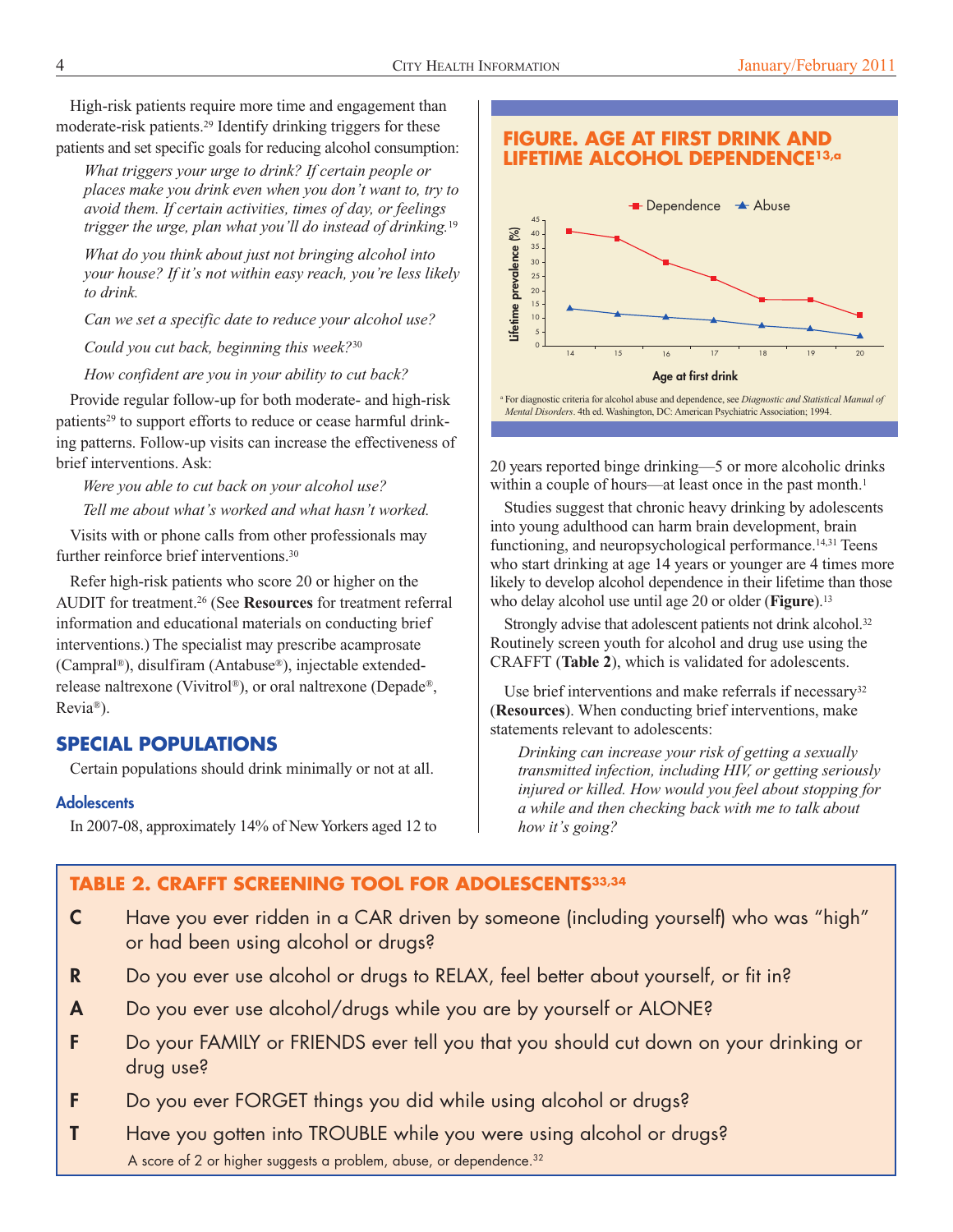| <b>REIMBURSEMENT CODES BY PAYER</b> |                                      |                                                                                                                                    |  |
|-------------------------------------|--------------------------------------|------------------------------------------------------------------------------------------------------------------------------------|--|
| <b>Payer</b>                        | <b>Code</b>                          | <b>Description</b>                                                                                                                 |  |
| <b>Private Insurance</b>            | <b>CPT 99408</b><br><b>CPT 99409</b> | Alcohol and/or substance abuse structured screening<br>and brief intervention services: 15-30 minutes.<br>Greater than 30 minutes. |  |
| <b>Medicare</b>                     | G0396<br>G0397                       | Alcohol and/or substance abuse structured screening<br>and brief intervention services: 15-30 minutes.<br>Greater than 30 minutes. |  |
| <b>Medicaid-APG</b>                 | H0049<br>H0050                       | Alcohol and/or drug screening.<br>Alcohol and/or drug screening, brief intervention for<br>15 minutes.                             |  |

#### **Pregnant Women**

Pregnant women should abstain from alcohol during pregnancy to avoid alcohol-related harm to the fetus. Reproductive problems associated with alcohol use in pregnant women include increased risk of miscarriage, impaired fetal growth and development, and future infertility. 15,35

#### **Older Adults**

Individuals older than 65 years should consume no more than 1 drink per day, and frail patients should not drink at all. 16,36 Lower drinking limits for older adults are recommended because their livers metabolize alcohol less efficiently. Older adults have a higher possibility of alcohol-medication interactions because they are more likely to be taking prescription drugs. 36

#### **Other Groups**

People taking certain medications should use alcohol with caution or not at all. Alcohol can interact with prescription, over-the-counter, and herbal medications. <sup>37</sup> Discuss potential alcohol-medication interactions with patients. People with a family history of alcohol dependence should use alcohol with caution because they are at increased risk for alcohol use disorders. 17,36 Patients with hepatitis C or other liver disease should not drink alcohol. <sup>38</sup> Patients who have other medical conditions that are affected by alcohol, such as diabetes, hypertension, gastrointestinal disorders, or depression, should drink minimally or not at all.<sup>19</sup>

#### **REIMBURSEMENT**

Many private insurers, Medicaid, and Medicare reimburse for screening and brief intervention in primary care, emergency department, inpatient, and other outpatient settings (**Box**).

#### **SUMMARY**

Alcohol use is associated with high morbidity and mortality rates caused by disease, suicide, and intentional and unintentional injuries. Patients are receptive to alcohol screening and counseling. Ask all patients about alcohol using a validated screening tool to determine the patient's risk level. Use brief interventions to prompt the patient to take action to abstain from or reduce drinking. Refer moderate- to high-risk patients to specialists and mental health providers as needed. Advise adolescents, older adults, people on certain medications, and those with a family history of alcohol dependence to drink little or not at all. Advise pregnant women not to drink at all.  $\blacklozenge$ 

# **RECEIVE CHI BY E-MAIL**

Each time **City Health Information** is published, you will receive a link to the issue in PDF format. To subscribe, visit:

[www.nyc.gov/html/doh/html/chi/chi.shtml.](http://www.nyc.gov/html/doh/html/chi/chi.shtml)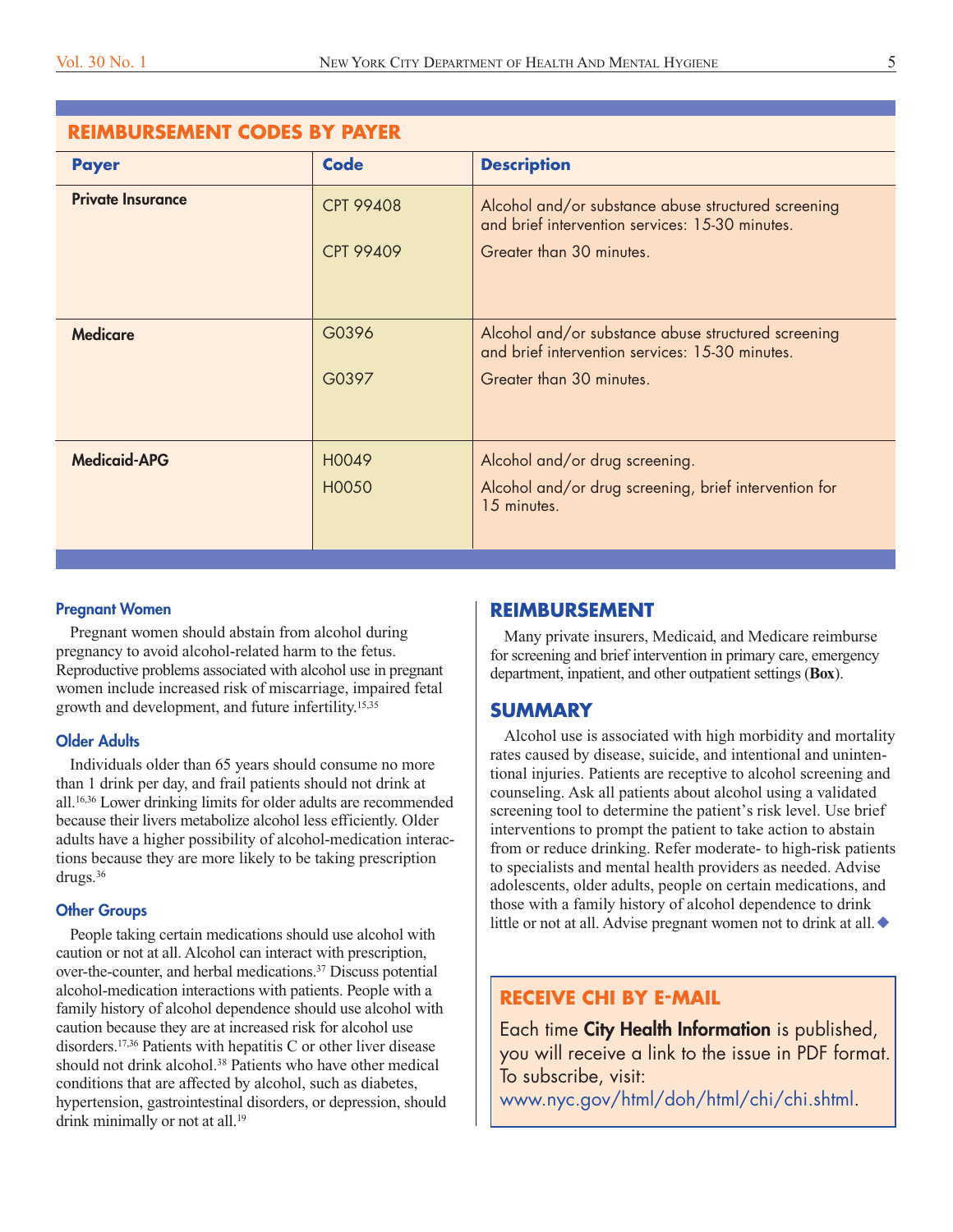# **RESOURCES**

#### **Treatment Referrals**

American Society of Addiction Medicine (ASAM): (301) 656-3920 or [www.asam.org](http://www.asam.org/)

LIFENET (24 hours, 7 days a week):

- English: 800-LIFENET (800) 543-3638
- Spanish: 877-AYUDESE (877) 298-3373
- Chinese: (Asian LifeNet) (877) 990-8585
- Other languages: (800) 543-3638 (ask for an interpreter)
- TTY (hearing-impaired): (212) 982-5284
- Or call 311 and ask for LIFENET

New York State Office of Alcoholism and Substance Abuse Services (OASAS): (800) 522-5353 or [www.oasas.state.ny.us](http://www.oasas.state.ny.us/)

#### **12-Step/Self-Help Groups**

Alcoholics Anonymous (AA): (212) 870-3400 or [www.alcoholics-anonymous.org](http://www.aa.org/?Media=PlayFlash) Narcotics Anonymous (NA): (212) 929-6262 or [http://newyorkna.org](http://newyorkna.org/)

#### **Support for Families and Friends**

The Greater NY Al-Anon Family Intergroup, Inc.: 4 W. 43rd St., Ste. 617 New York, NY 10036 (212) 941-0094 or [www.nycalanon.org](http://www.nycalanon.org/) E-mail: [nycalanon@verizon.net](mailto:nycalanon@verizon.net)

Intergrupal Hispano de Al-Anon y Al-Teen (Spanish): (800) 939-2770

#### **Online Treatment Locator**

Substance Abuse and Mental Health Services Administration (SAMHSA) National Drug and Alcohol Treatment Referral Routing Service:

(800) 662-HELP (4357) or [www.findtreatment.samhsa.gov](http://www.findtreatment.samhsa.gov/)

#### **Patient Education**

National Institute on Alcohol Abuse and Alcoholism. English-Language Pamphlets/Brochures/Posters: [www.niaaa.nih.gov/Publications/](http://www.niaaa.nih.gov/Publications/PamphletsBrochuresPosters/English/default.htm) [PamphletsBrochuresPosters/English/default.htm](http://www.niaaa.nih.gov/Publications/PamphletsBrochuresPosters/English/default.htm)

New York City Department of Health and Mental Hygiene. *NYC Vital Signs*. Health Consequences of Alcohol Use in New York City:

[http://www.nyc.gov/html/doh/downloads/pdf/survey/](http://www.nyc.gov/html/doh/downloads/pdf/survey/survey-2010alcohol.pdf) [survey-2010alcohol.pdf](http://www.nyc.gov/html/doh/downloads/pdf/survey/survey-2010alcohol.pdf)

*Health Bulletin*. Excessive Drinking Is Dangerous: [http://www.nyc.gov/html/doh/downloads/pdf/public/](http://www.nyc.gov/html/doh/downloads/pdf/public/dohmhnews9-08.pdf) [dohmhnews9-08.pdf](http://www.nyc.gov/html/doh/downloads/pdf/public/dohmhnews9-08.pdf) (English) [http://www.nyc.gov/html/doh/downloads/pdf/public/](http://www.nyc.gov/html/doh/downloads/pdf/public/dohmhnews9-08-sp.pdf) [dohmhnews9-08-sp.pdf](http://www.nyc.gov/html/doh/downloads/pdf/public/dohmhnews9-08-sp.pdf) (Spanish)

US Department of Health and Human Services, National Institutes of Health.

*Rethinking Drinking: Alcohol and Your Health:* [http://pubs.niaaa.nih.gov/publications/RethinkingDrinking/](http://pubs.niaaa.nih.gov/publications/RethinkingDrinking/Rethinking_Drinking.pdf) [Rethinking\\_Drinking.pdf](http://pubs.niaaa.nih.gov/publications/RethinkingDrinking/Rethinking_Drinking.pdf)

#### **Guidelines for Alcohol Treatment**

World Health Organization. *Brief Intervention for Hazardous and Harmful Drinking: A Manual for Primary Care*: [http://whqlibdoc.who.int/hq/2001/who\\_msd\\_msb\\_01.6a.pdf](http://whqlibdoc.who.int/hq/2001/who_msd_msb_01.6a.pdf)

American Medical Association. S*creening and Brief Interventions for Alcohol Problems:* [www.ama-assn.org/ama1/pub/upload/mm/443/](http://www.ama-assn.org/ama1/pub/upload/mm/443/csai-99.pdf) [csai-99.pdf](http://www.ama-assn.org/ama1/pub/upload/mm/443/csai-99.pdf)

US Department of Health and Human Services, Center for Substance Abuse Treatment.

*A Guide to Substance Abuse Services for Primary Care Clinicians*. Treatment Improvement Protocol (TIP) Series 24. 1997:

[http://www.ncbi.nlm.nih.gov/bookshelf/br.fcgi?book=hssa](http://www.ncbi.nlm.nih.gov/books/NBK14386/) [mhsatip&part=A45293](http://www.ncbi.nlm.nih.gov/books/NBK14386/).

*Brief Interventions and Brief Therapies for Substance Abuse Among Older Adults*. Treatment Improvement Protocol (TIP) Series 26. 1999:

[http://www.ncbi.nlm.nih.gov/bookshelf/br.fcgi?book=hssa](http://www.ncbi.nlm.nih.gov/books/NBK14467/) [mhsatip&part=A48302](http://www.ncbi.nlm.nih.gov/books/NBK14467/).

*Brief Interventions and Brief Therapies for Substance Abuse*. Treatment Improvement Protocol (TIP) Series 34. 1998: [www.ncbi.nlm.nih.gov/books/bv.fcgi?rid=hstat5.chapter.](http://www.ncbi.nlm.nih.gov/books/NBK14512/) [59192.](http://www.ncbi.nlm.nih.gov/books/NBK14512/)

National Institute on Alcohol Abuse and Alcoholism. *Helping Patients Who Drink Too Much: A Clinician's Guide*. Updated 2005 Edition:

[pubs.niaaa.nih.gov/publications/Practitioner/](http://pubs.niaaa.nih.gov/publications/Practitioner/CliniciansGuide2005/clinicians_guide.htm) [CliniciansGuide2005/clinicians\\_guide.htm](http://pubs.niaaa.nih.gov/publications/Practitioner/CliniciansGuide2005/clinicians_guide.htm)

US Preventive Services Task Force. *Screening and Behavioral Counseling Interventions in Primary Care to Reduce Alcohol Misuse*: *Recommendation Statement*: [http://www.uspreventiveservicestaskforce.org/uspstf/usps](http://www.uspreventiveservicestaskforce.org/uspstf/uspsdrin.htm) [drin.htm](http://www.uspreventiveservicestaskforce.org/uspstf/uspsdrin.htm)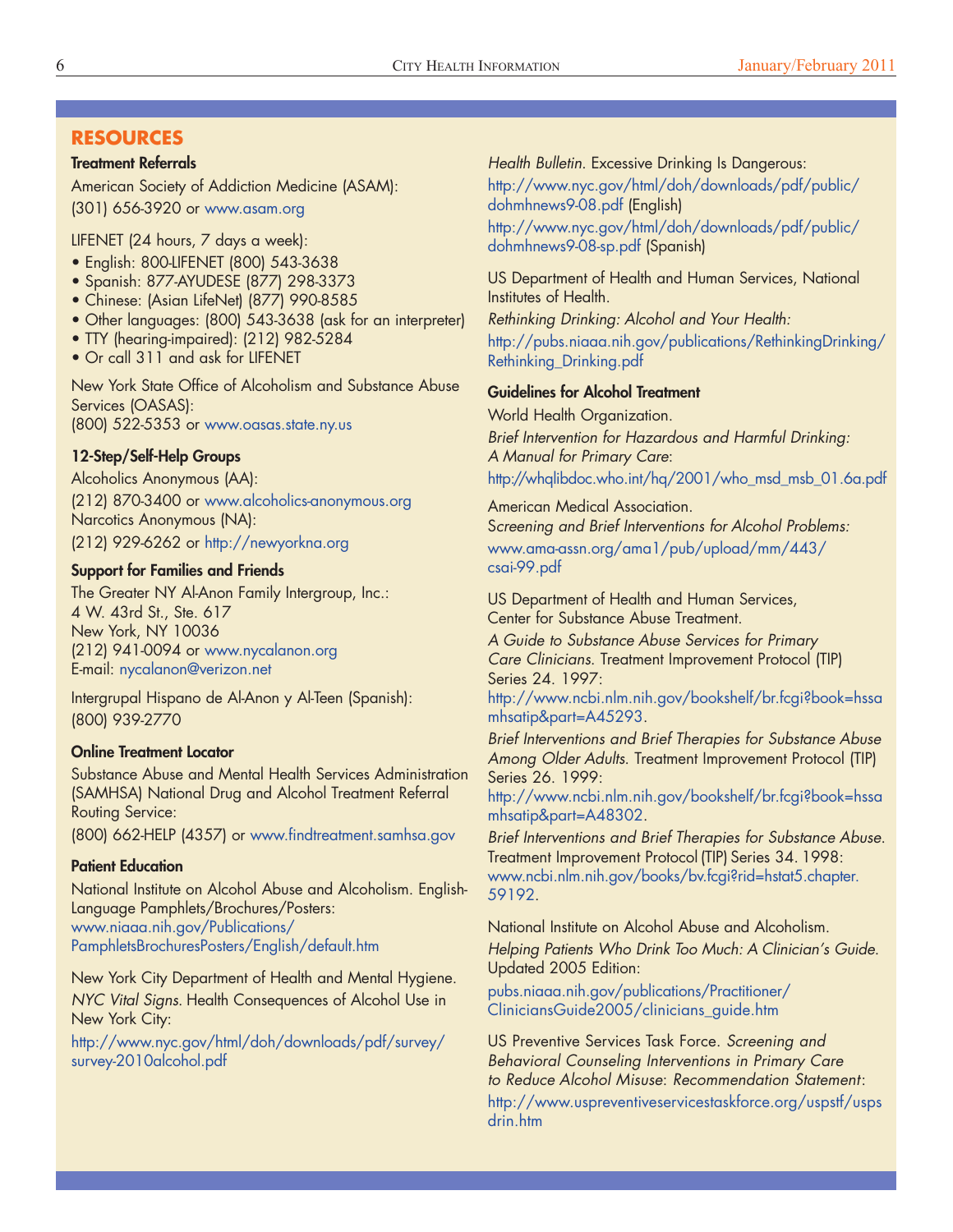#### **REFERENCES**

- 1. National Survey on Drug Use and Health, 2007-2008. Substance Abuse and Mental Health Services Administration. Unpublished data.
- 2. Centers for Disease Control and Prevention. *Alcohol and Public Health: Fact Sheets*. Updated July 20, 2010. [http://www.cdc.gov/](http://www.cdc.gov/alcohol/fact-sheets/alcohol-use.htm) [alcohol/fact-sheets/alcohol-use.htm](http://www.cdc.gov/alcohol/fact-sheets/alcohol-use.htm). Accessed October 6, 2010.
- 3. Mokdad AH, Marks JS, Stroup DF, Gerberding JL. Actual causes of death in the United States, 2000. *JAMA*. 2000;291(10):1238-1245. Errata in: *JAMA*. 2005;293(3):298; *JAMA*. 2005;293(3):293-294.
- 4. American Cancer Society. *Learn About Cancer: Alcohol Use and Cancer*. [http://www.cancer.org/Cancer/CancerCauses/DietandPhysi](http://www.cancer.org/Cancer/CancerCauses/DietandPhysicalActivity/alcohol-use-and-cancer)[calActivity/alcohol-use-and-cancer.](http://www.cancer.org/Cancer/CancerCauses/DietandPhysicalActivity/alcohol-use-and-cancer) Accessed September 14, 2010.
- 5. Room R, Babor T, Rehm J. Alcohol and public health. *Lancet*. 2005;365(9458):519-530.
- 6. Centers for Disease Control and Prevention. Vital signs: binge drinking among high school students and adults—United States, 2009. *MMWR Morb Mortal Wkly Rep*. 2010;59(39):1274-1279.
- 7. Paone D, Heller D, Cajigal A, Olson C. Health consequences of alcohol use in New York City. *NYC Vital Signs*. 2010;9(5):1-4. [http://www.nyc.gov/html/doh/downloads/pdf/survey/survey-2010](http://www.nyc.gov/html/doh/downloads/pdf/survey/survey-2010alcohol.pdf) [alcohol.pdf.](http://www.nyc.gov/html/doh/downloads/pdf/survey/survey-2010alcohol.pdf) Accessed November 23, 2010.
- 8. World Health Organization. *Alcohol Use and Sexual Risk Behaviour*: *A Cross-Cultural Study in Eight Countries*. Geneva, Switzerland: WHO Press; 2005.
- 9. Centers for Disease Control and Prevention. *Injury Prevention and Control*: *Injury Response*. Alcohol screening: Resources. [http://www.cdc.gov/InjuryResponse/alcohol-screening.](http://www.cdc.gov/InjuryResponse/alcohol%2Dscreening/) Accessed September 14, 2010.
- 10. Scott KD, Schafer J, Greenfield TK. The role of alcohol in physical assault perpetration and victimization. *J Stud Alcohol*. 1999;4(60):528-536.
- 11. Gussler-Burkhardt NL, Giancola PR. A further examination of gender differences in alcohol-related aggression. *J Stud Alcohol*. 2005;66(3):413-422.
- 12. Eaton DK, Kann L, Kinchen S, et al; Centers for Disease Control and Prevention. Youth Risk Behavior Surveillance—United States, 2009. *MMWR Surveill Summ*. 2010;59(SS-5):1-148. [http://www.cdc.gov/](http://www.cdc.gov/mmwr/pdf/ss/ss5905.pdf) [mmwr/pdf/ss/ss5905.pdf.](http://www.cdc.gov/mmwr/pdf/ss/ss5905.pdf) Accessed September 17, 2010.
- 13. Grant BF, Dawson DA. Age at onset of alcohol use and its association with DSM-IV alcohol abuse and dependence: results from the National Longitudinal Alcohol Epidemiologic Survey. *J Subst Abuse*. 1997;9:103-110.
- 14. Brown SA, McGue M, Maggs J, et al. A developmental perspective on alcohol and youths 16 to 20 years of age. *Pediatrics*. 2008;121(suppl 4):S290-S310.
- 15. National Institute on Alcohol Abuse and Alcoholism. *Drinking and Your Pregnancy*. Revised 2009. Bethesda, MD: National Institutes of Health; NIH publication 05-5610. [http://pubs.niaaa.nih.gov/publications/Drink](http://pubs.niaaa.nih.gov/publications/DrinkingPregnancy_HTML/pregnancy.htm)[ingPregnancy\\_HTML/pregnancy.htm.](http://pubs.niaaa.nih.gov/publications/DrinkingPregnancy_HTML/pregnancy.htm) Accessed September 2, 2010.
- 16. Fleming MF, Manwell LB, Barry KL, Johnson K. At-risk drinking in an HMO primary care sample: prevalence and health policy implications. *Am J Pub Health*. 1998;88(1):90-93.
- 17. Miller PM, Thomas SE, Mallin R. Patient attitudes towards self-report and biomarker alcohol screening by primary care physicians. *Alcohol Alcohol*. 2006;41(3):306-310.
- 18. Reyna TM, Hollis HW JR, Huslebus RC. Alcohol-related trauma: the surgeon's responsibility. *Ann Surg*. 1985;201(2):194-197.
- 19. National Institute on Alcohol Abuse and Alcoholism. *Helping Patients Who Drink Too Much: A Clinician's Guide*. Updated 2005 edition. Bethesda, MD: National Institutes of Health; NIH publication 05-3769. [http://pubs.niaaa.nih.gov/publications/Practitioner/CliniciansGuide](http://pubs.niaaa.nih.gov/publications/Practitioner/CliniciansGuide2005/guide.pdf) [2005/guide.pdf.](http://pubs.niaaa.nih.gov/publications/Practitioner/CliniciansGuide2005/guide.pdf) Accessed November 23, 2010.
- 20. National Institute on Alcohol Abuse and Alcoholism. *Beyond Hangovers: Understanding Alcohol's Impact on Your Health*. [http://pubs.niaaa.nih.gov/publications/Hangovers/beyondHangovers.htm.](http://pubs.niaaa.nih.gov/publications/Hangovers/beyondHangovers.htm) Accessed December 27, 2010.
- 21. Garcia-Tsao G, Sanyal AJ, Grace ND, Carey W; and the Practice Guidelines Committee of the American Association for the Study of Liver Diseases and the Practice Parameters Committee of the American College of Gastroenterology. Prevention and management of gastroesophageal varices and variceal hemorrhage in cirrhosis. *Hepatology*. 2007;46(3):922-938. Erratum in: *Hepatology*. 2007;46(6):2052.
- 22. Center for Substance Abuse Treatment. *Brief Interventions and Brief Therapies for Substance Abuse*. Treatment Improvement Protocol (TIP) Series 34.

Rockville, MD: US Department of Health and Human Services; 1998. DHHS publication 99-3353.

[www.ncbi.nlm.nih.gov/books/bv.fcgi?rid=hstat5.chapter.59192.](http://www.ncbi.nlm.nih.gov/books/NBK14512/) Accessed September 2, 2010.

- 23. US Preventive Services Task Force. *Screening and Behavioral Counseling Interventions in Primary Care to Reduce Alcohol Misuse*: *Recommendation Statement*. [http://www.uspreventiveservicestaskforce.org/3rduspstf/alcohol/](http://www.uspreventiveservicestaskforce.org/3rduspstf/alcohol/alcomisrs.htm#clinical) [alcomisrs.htm#clinical.](http://www.uspreventiveservicestaskforce.org/3rduspstf/alcohol/alcomisrs.htm#clinical) Accessed November 23, 2010.
- 24. Madras BK, Compton WM, Avula D, Stegbauer T, Stein JB, Clark HW. Screening, brief interventions, referral to treatment (SBIRT) for illicit drug and alcohol use at multiple healthcare sites: comparison at intake and 6 months later. *Drug Alcohol Depend*. 2009;99(1-3):280-295.
- 25. Gentilello LM, Rivara FP, Donovan DM, et al. Alcohol interventions in a trauma center as a means of reducing the risk of injury recurrence. *Ann Surg*. 1999;230(4):475-483.
- 26. Babor TF, Higgins-Biddle JC, Saunders JB, Monteiro MG. *The Alcohol Use Disorders Identification Test (AUDIT)*: *Guidelines for Use in Primary Care*. 2nd ed. Geneva, Switzerland: World Health Organization; 2001. [http://whqlibdoc.who.int/hq/2001/who\\_msd\\_msb\\_01.6a.pdf.](http://whqlibdoc.who.int/hq/2001/who_msd_msb_01.6a.pdf) Accessed November 12, 2010.
- 27. Bradley KA, DeBenedetti AF, Volk RJ, Williams EC, Frank D, Kivlahan DR. AUDIT-C as a brief screen for alcohol misuse in primary care. *Alcohol Clin Exp Res*. 2007;31(7):1208-1217.
- 28. Dawson DA, Grant BF, Stinson FS, Zhou Y. Effectiveness of the derived Alcohol Use Disorders Identification Test (AUDIT-C) in screening for alcohol use disorders and risk drinking in the US general population. *Alcohol Clin Exp Res*. 2005;29(5):844-854.
- 29. Babor TF, Higgins-Biddle JC. *Brief Intervention for Hazardous and Harmful Drinking: A Manual for Use in Primary Care*. Geneva, Switzerland: World Health Organization; 2001. [http://whqlibdoc.who.int/hq/2001/WHO\\_MSD\\_MSB\\_01.6b.pdf.](http://whqlibdoc.who.int/hq/2001/WHO_MSD_MSB_01.6b.pdf) Accessed December 27, 2010.
- 30. Center for Substance Abuse Treatment. *A Guide to Substance Abuse Services for Primary Care Clinicians*. Treatment Improvement Protocol (TIP) Series 24. Rockville, MD: US Department of Health and Human Services; 1997. DHHS publication 97-3139. [http://www.ncbi.nlm.nih.gov/bookshelf/br.fcgi?book=hssamhsatip&part](http://www.ncbi.nlm.nih.gov/books/NBK14386/) [=A45293.](http://www.ncbi.nlm.nih.gov/books/NBK14386/) Accessed November 12, 2010.
- 31. Tapert SF, Caldwell L, Burke C. Alcohol and the adolescent brain: human studies. *Alcohol Res Health*. 2004/2005;28(4):205-212. [http://pubs.niaaa.nih.gov/publications/arh284/205-212.htm.](http://pubs.niaaa.nih.gov/publications/arh284/205-212.htm) Accessed November 12, 2010.
- 32. American Academy of Pediatrics Committee on Substance Abuse. Policy statement—alcohol use by youth and adolescents: a pediatric concern. *Pediatrics*. 2010;125(5):1078-1087. [http://pediatrics.aappublications.](http://pediatrics.aappublications.org/cgi/reprint/125/5/1078) [org/cgi/reprint/125/5/1078](http://pediatrics.aappublications.org/cgi/reprint/125/5/1078). Accessed November 12, 2010.
- 33. Knight JR, Shrier LA, Bravender T, Farrell M, Vander Bilt J, Shaffer H. A new brief screen for adolescent substance abuse. *Arch Pediatr Adolesc Med*. 1999;153(6):591-596.
- 34. Knight JR, Sherritt L, Shrier LA, Harris SK, Chang G. Validity of the CRAFFT substance abuse screening test among adolescent clinic patients. *Arch Pediatr Adolesc Med*. 2002;156(6):607-614.
- 35. Centers for Disease Control and Prevention. Alcohol consumption among women who are pregnant or who might become pregnant—United States, 2002. *MMWR Morb Mortal Wkly Rep*. 2004;3(50):1178-1181. [http://www.cdc.gov/MMWR/preview/mmwrhtml/mm5350a4.htm.](http://www.cdc.gov/MMWR/preview/mmwrhtml/mm5350a4.htm) Accessed September 2, 2010.
- 36. Center for Substance Abuse Treatment. *Brief Interventions and Brief Therapies for Substance Abuse Among Older Adults*. Treatment Improvement Protocol (TIP) Series 26. Rockville, MD: US Department of Health and Human Services; 1999. DHHS publication 98-3179. [http://www.ncbi.nlm.nih.gov/bookshelf/br.fcgi?book=hssamhsatip&part](http://www.ncbi.nlm.nih.gov/books/NBK14467) [=A48302.](http://www.ncbi.nlm.nih.gov/books/NBK14467) Accessed September 3, 2010.
- 37. Weathermon R, Crabb D. Alcohol and medication interactions. *Alcohol Res Health*. 1999;23(1):40-54.
- 38. Ghany MG, Strader DB, Thomas DL, Seef LB; for the American Association for the Study of Liver Disease, the Infectious Diseases Society of America, and the American College of Gastroenterology. AASLD Practice Guidelines. Diagnosis, management, and treatment of hepatitis C: an update. *Hepatology*. 2009;49(4):1335-1374.